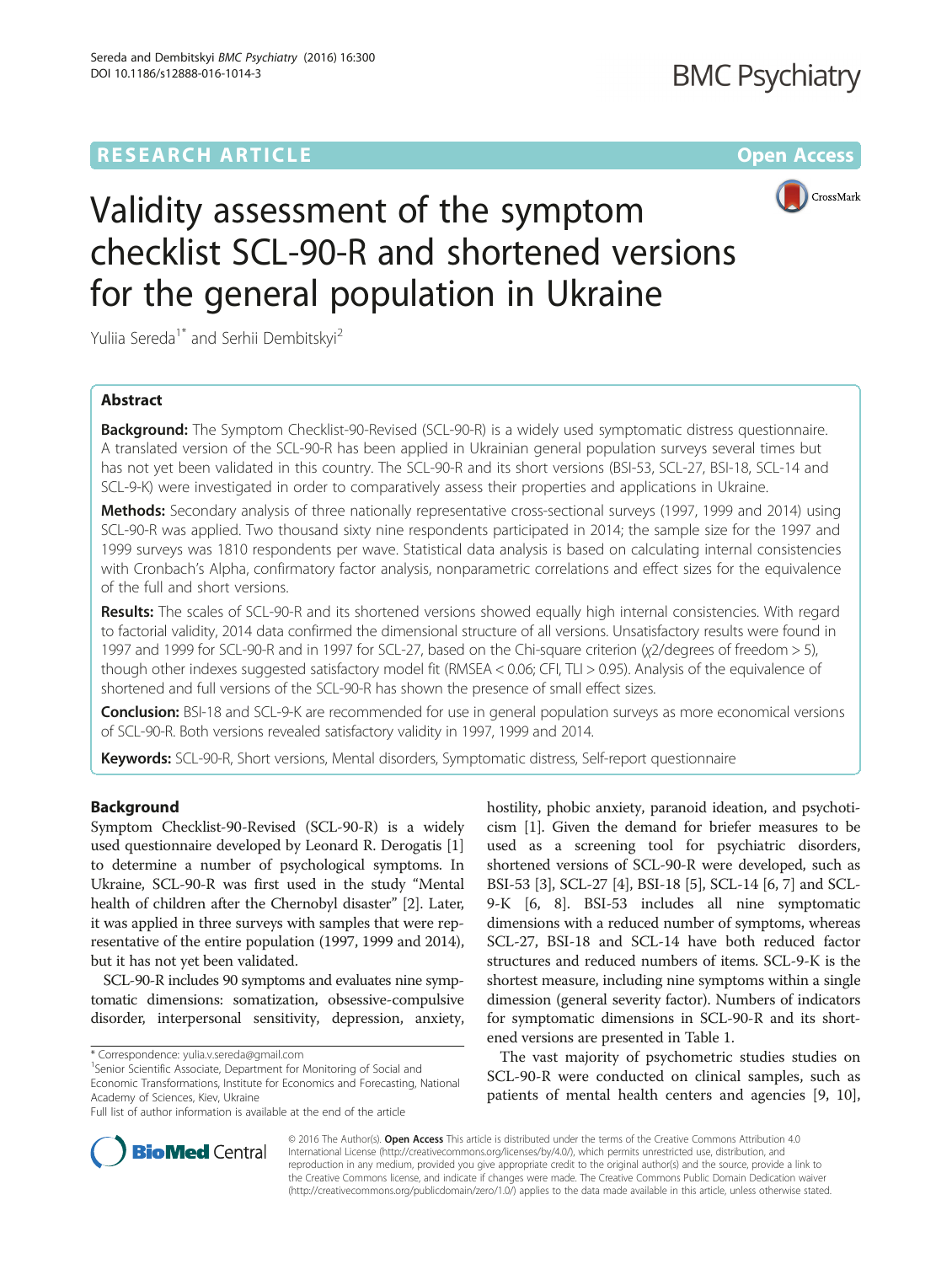| SCL-90-R            |                                                           | <b>BSI-53</b> |                           | $SCL-27$   |                       | <b>BSI-18</b> |                             | $SCL-14$   |                        | SCL-K-9 |                                       |
|---------------------|-----------------------------------------------------------|---------------|---------------------------|------------|-----------------------|---------------|-----------------------------|------------|------------------------|---------|---------------------------------------|
| Indicators<br>Scale |                                                           | Scale         | Indicators                | Scale      | Indicators            | Scale         | Indicators                  |            | Scale Indicators       |         | Scale Indicators                      |
| SOMA                | 1, 4, 12, 27, 40, 42, 48, 49, 52, 53,<br>56, 58           | SOMA          | 4, 12, 40, 48, 49, 52, 56 | VEG        | 4, 39, 40, 48, 49, 53 |               | SOMA 12, 40, 48, 52, 56, 58 | veg        | 42, 52, 56, 58         |         |                                       |
| OCD                 | 3, 9, 10, 28, 38, 45, 46, 51, 55, 65                      | OCD           | 9, 28, 45, 46, 51, 55     | DYS.       | 9, 14, 51, 55         |               |                             |            |                        |         |                                       |
| INT                 | 6, 21, 34, 36, 37, 41, 61, 69, 73                         | INT           | 34, 37, 41, 69            | SOP        | 37, 41, 61, 69        |               |                             |            |                        |         |                                       |
| <b>DEPR</b>         | 5, 14, 15, 20, 22, 26, 29, 30, 31, 32, DEPR<br>54, 71, 79 |               | 15, 29, 30, 32, 54, 79    | <b>DEP</b> | 15, 30, 54, 59        | <b>DEPR</b>   | 15, 29, 30, 32, 54, 79      | <b>DEP</b> | 26, 28, 30, 54, 77, 79 |         |                                       |
| anx                 | 2, 17, 23, 33, 39, 57, 72, 78, 80, 86                     | anx           | 2, 23, 33, 57, 72, 78     |            |                       | ANX           | 2, 33, 57, 72, 78, 86       |            |                        |         |                                       |
| <b>HOST</b>         | 11, 24, 63, 67, 74, 81                                    | <b>HOST</b>   | 11, 24, 63, 67, 74        |            |                       |               |                             |            |                        |         |                                       |
| PHOB                | 13, 25, 47, 50, 70, 75, 82                                | PHOB          | 13, 47, 50, 70, 75        | AGO        | 13, 25, 33, 50, 82    |               |                             | AGO        | 13, 25, 47, 82         |         |                                       |
| PARA                | 8, 18, 43, 68, 76, 83                                     | PARA          | 8, 18, 43, 76, 83         | MIS.       | 18, 68, 76, 83        |               |                             |            |                        |         |                                       |
| PSYC                | 7, 16, 35, 62, 77, 84, 85, 87, 88, 90                     | <b>PSYC</b>   | 7, 77, 85, 88, 90         |            |                       |               |                             |            |                        |         |                                       |
| ADD                 | 19, 44, 59, 60, 64, 66, 89                                | ADD           | 19, 44, 59, 89            |            |                       |               |                             |            |                        |         |                                       |
| GSI                 | all above                                                 | GSI           | all above                 | GSI        | all above             | GSI           | all above                   | GSI        | all above              | GSI     | 24, 28, 31, 34, 43, 57,<br>58, 75, 77 |

<span id="page-1-0"></span>Table 1 Dimensional structure and items of the SCL-90-R and its shortened versions

SOMA Somatization, OCD Obsessive-Compulsive Disorder, INT Interpersonal Sensitivity, DEPR Depression, ANX Anxiety, HOST Hostility, PHOB Phobic Anxiety, PARA Paranoid Ideation, PSYC Psychoticism, GSI Global Severity Index, DEP Depressive Symptoms, DYS Dysthymic Symptoms, VEG Vegetative Symptoms, AGO Agoraphobic Symptoms, SOP Symptoms of Social Phobia, MIS Symptoms of Mistrust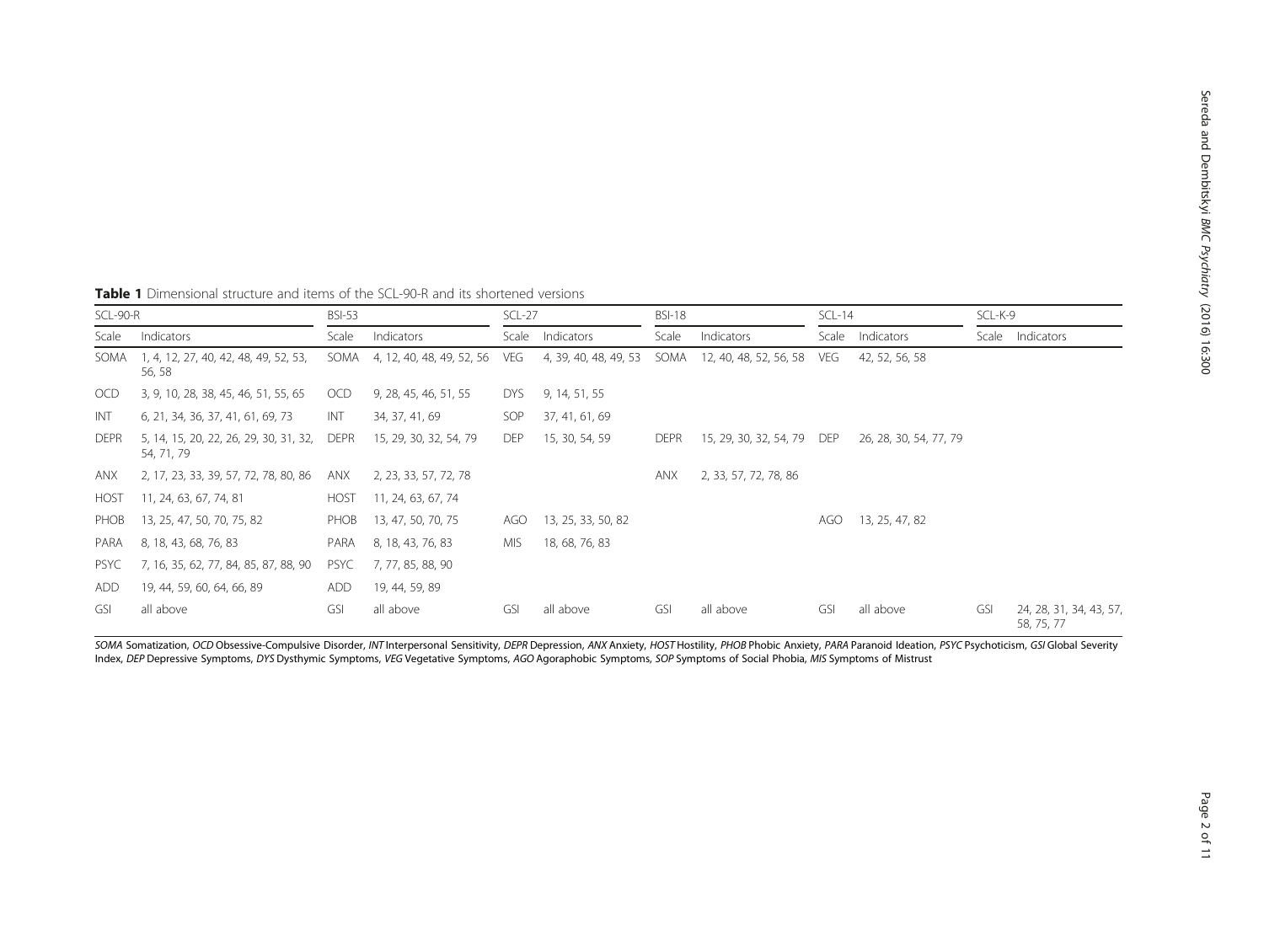patients with depression [\[11](#page-10-0)], patients undergoing personality-centered therapy [[12\]](#page-10-0), forcibly hospitalized patients with mental disorders [\[13](#page-10-0)], adults and adolescents hospitalized with crisis intervention [[14\]](#page-10-0), substance abusers [[15\]](#page-10-0), patients with panic disorders [\[16](#page-10-0)], veterans undergoing psychiatric treatment [\[17\]](#page-10-0), patients waiting for bariatric surgery [[18\]](#page-10-0), volunteers for drug trials [[19](#page-10-0)] etc. A number of studies estimated properties of SCL-90-R on non-clinical samples, in particular those representative of the entire population or of certain communities; such studies were conducted in Canada [[20](#page-10-0)], Denmark [\[21](#page-10-0)], Finland [\[22\]](#page-10-0), Germany [[23](#page-10-0)], Hungary [[24](#page-10-0)], Japan [[25](#page-10-0)], Italy [[26](#page-10-0)], Norway [[27](#page-10-0)], Thailand [\[28\]](#page-10-0) and the USA [[29](#page-10-0)].

Overall, there is increasing agreement on the multidimensional nature of the SCL-90-R, although various solutions from bifactor structure [\[24\]](#page-10-0) to the nine original dimesions [\[16, 22, 23](#page-10-0), [25\]](#page-10-0) have been reported. A few studies support the unidimensional structure of the SCL-90-R as broad construct of distress [\[21, 28\]](#page-10-0). Weakness of the validity of SCL-90-R is explained by different reasons, including limitations of sample design and statistical measures. A German study revealed that subscale internal reliabilities are better for clinical samples when compared to nonclinical samples, which might result in revision of the SCL-90-R for the general population [\[23\]](#page-10-0). R. Urbán et al. [\[24](#page-10-0)] highlighted that the vast majority of studies inappropriately used methods considering responses on a linear scale instead of an ordinal scale, and implemented the maximum likelihood estimator for measuring factor validity, which underestimates the fit of the models in confirmatory factor analysis, resulting in weak structural validity.

Comparative validation of the SCL-90-R and its shortened versions requires further investigation. While the vast majority of papers focus on the full version of the SCL-90-R, Müller et al. [\[30](#page-10-0)] examined the validity of eleven shortened versions and recommended SCL-10S as an instrument to measure psychological distress. Recently, Prinz et al. compared the psychometric properties of five shortened versions and concluded that BSI-18 appears to be the most economical variant and most clinically meaningful instrument [\[6\]](#page-10-0). None of the comparative validation studies of the SCL-90-R were conducted on non-clinical samples.

Given that previous studies did not come up with a single solution regarding factor validity of the SCL-90-R, we attempt to investigate SCL-90-R in order to comparatively assess its properties and application in Ukraine. Moreover, we concentrate on the comparative validation of SCL-90-R and its five shortened versions (BSI-53, SCL-27, BSI-18, SCL-14, SCL-9-K) in order to assess the extent to which they can reliably measure psychological distress as well as certain distress subscales. In particular, we examine which shortened version provides superior reliability, validity and practical utility in national monitoring surveys with

representative samples. Our choice of shortened versions is driven by the evidence that BSI-53 and SCL-27 showed superior discriminant validity while BSI-18, SCL-14 and SCL-9-K demonstrated better performance regarding the general severity factor among the shortest versions in the previous studies [[6](#page-10-0), [30\]](#page-10-0).

# Methods

# Design

The research is based on a secondary analysis of data collected by the Institute of Social Sciences, National Academy of Sciences of Ukraine (a social monitoring "Ukrainian Society" for 1997 and 1999, principal investigator Prof. Dr. Evgeniy Golovakha), as well as the joint monitoring of the Ukrainian Institute for Social Research after A. Yaremenko, Social Monitoring Center and the Department for Monitoring of Social and Economic Transformations, Institute for Economics and Forecasting, National Academy of Sciences of Ukraine (2014 study, principal investigator Olga Balakireva). In 1997 and 1999, 1810 respondents were interviewed; 2069 respondents were interviewed in 2014. Each of the three crosssectional studies is representative of the main sociodemographic characteristics of the adult population of Ukraine. In the 1997 and 1999 arrays the sex ratio was 45 % male and 55 % female, and the mean age was 45 years; in the 2014 array, 44 % were male and 56 % were female, and the mean age was 46 years. The 2014 study included 24 regions of Ukraine and Kiev, while in 1997 and 1999, 24 regions of Ukraine, Kiev and the Crimea were included. In all three studies data collection was administered through a face-to-face questionnaire. SCL-90-R was first translated and adapted for Ukraine by Dr. Nataliia Panina for a survey of mothers evacuated from Pripyat, Chernobyl in 1986 [[2\]](#page-10-0). The adequacy of the Ukrainian and Russian translation to the English version was assessed through a back-translation by a professional translator.

# Tools

In all three studies, the questionnaire SCL-90-R was completed as one section of a general questionnaire that included a wide range of social, political and economic aspects. The questionnaire was translated into both Ukrainian and Russian, as different languages were used for different regions of the country. Shortened versions of the symptomatic questionnaire (BSI-53, SCL-27, BSI-18, SCL-14, SCL-9-K) were calculated on the basis of SCL-90-R questions during the secondary analysis.

# Statistical analysis

Included reliability assessment of SCL-90-R subscales, factorial validity of symptomatic measurements and equivalence of individual variants of SCL-90-R. All methods were applied for all three studies (1997, 1999 and 2014).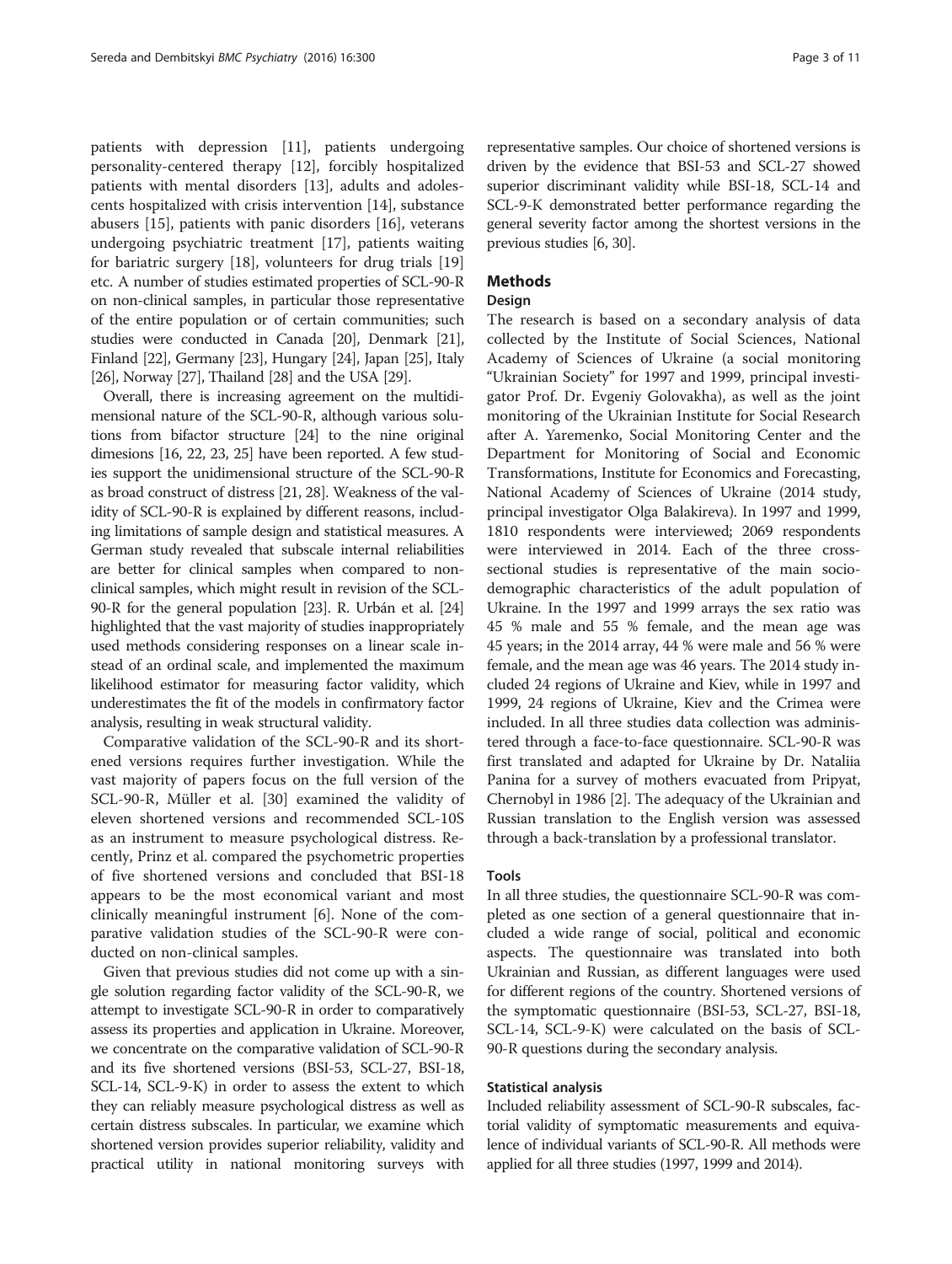To assess the reliability of individual symptomatic measures and the Global Severity Index (GSI) in all six versions (SCL-90-R, BSI-53, SCL-27, BSI-18, SCL-14, SCL-9-K) Cronbach's alpha coefficients were calculated. Values of the coefficient that were higher than 0.7 were considered acceptable [\[31](#page-10-0)].

To confirm the factor validity of symptomatic measurements of the full and abbreviated versions of SCL-90-R, confirmatory factor analysis (CFA) was carried out. Given that all indicators have ordinal scales, a Diagonally Weighted Least Squares method (DWLS) was used to estimate the parameters of the CFA, which allows estimation of robust standard errors and correction of the test statistics. Missing values (up to 5 %) were excluded. To assess the quality of the factor models the following indices have been estimated:  $\chi$ 2 (Minimum Function Chi-square), RMSEA (The Root Mean Square Error of Approximation), CFI (Comparative fit index) and TLI (Tucker-Lewis index). An acceptable model fit was considered χ2/degrees of freedom < 5; RMSEA < 0.06; and CFI, TLI > 0.95 [\[32\]](#page-10-0).

Since the distribution of all indicators of symptomatic measurements and GSI in the full and shortened versions of the SCL-90-R deviated from normal, nonparametric methods were used for the analysis of equivalence. To analyze the equivalence of the full and shortened versions of SCL-90-R, median and interquartile distances were estimated, the statistical significance of the median differences was calculated on the basis of the Wilcoxon median test, and effect sizes and Spearman's Rho correlations were defined. We used Vargha and Delaney's A effect sizes, according to which a small effect is over 0.56; a medium effect is over 0.64, and a large effect is over 0.71 [\[33](#page-10-0)]. The size of

the correlations was based on the following interpretation limits: rho < 0.30, small correlation; 0.30 > rho < 0.50, medium correlation and rho > 0.50, large correlation [\[34\]](#page-10-0).

The equivalence of different versions of the SCL-90-R was also evaluated in the context of the size difference of the group with a high risk of psychological distress in the general population, depending on the method, or in other words, the extent to which the prevalence of "probable cases" differs. According to Derogatis' criterion for the general population, if the GSI has a  $T$ -value  $\geq 63$ , such individuals may be characterized by the presence of severe symptoms of distress [\[35\]](#page-10-0). It is also common to use the criterion of GSI > 1 to determine the proportion of people with severe symptoms of distress [[36](#page-10-0)].

R (package «lavaan» for CFA) and SPSS, version 20 were used for the statistical analysis.

# Results

# **Reliability**

In the 1997 study Cronbach's alpha coefficients for different symptomatic measurements ranged from 0.59 (depressive symptoms in SCL-27) to 0.96 (GSI in the SCL-90-R); in 1999 - from 0.63 (depressive symptoms in SCL-27) to 0.97 (GSI in the SCL-90-R), and in 2014 - from 0.66 (depressive symptoms in SCL-27) to 0.98 (GSI in SCL- 90-R) (see Table 2). Cronbach's alpha coefficients of below an acceptable level of reliability were observed for interpersonal sensitivity in BSI-53 and symptoms of social phobia in the SCL-27 (1997 and 1999), for hostility and phobic anxiety in the 1997 study (in BSI-53), for psychoticism in 1997 and 1999 (in BSI-53), for symptoms of mistrust in 1997 and 1999 (in SCL-27) and for agoraphobic symptoms in 1997

Table 2 Reliability of the SCL-90-R subscales and the shortened versions BSI, SCL-27, BSI-18, SCL-14 and SCL-K-9 in the Ukrainian general population

| SCL-90-R    |                  |      |      |                | <b>BSI-53</b> |      |                  |      |                | $SCL-27$   |                  |        |      |                |  |  |
|-------------|------------------|------|------|----------------|---------------|------|------------------|------|----------------|------------|------------------|--------|------|----------------|--|--|
| Scale       | Cronbach's alpha |      |      | Number         | Scale         |      | Cronbach's alpha |      | Number         | Scale      | Cronbach's alpha | Number |      |                |  |  |
|             | 1997             | 1999 | 2014 | of items       |               | 1997 | 1999             | 2014 | of items       |            | 1997             | 1999   | 2014 | of items       |  |  |
| SOMA        | 0.90             | 0.89 | 0.93 | 12             | SOMA          | 0.85 | 0.84             | 0.89 | 7              | <b>VEG</b> | 0.80             | 0.80   | 0.87 | 6              |  |  |
| <b>OCD</b>  | 0.81             | 0.83 | 0.90 | 10             | <b>OCD</b>    | 0.76 | 0.79             | 0.86 | 6              | <b>DYS</b> | 0.74             | 0.78   | 0.81 | $\overline{4}$ |  |  |
| INT         | 0.80             | 0.82 | 0.87 | 9              | INT           | 0.62 | 0.66             | 0.77 | $\overline{4}$ | SOP        | 0.64             | 0.69   | 0.76 | $\overline{4}$ |  |  |
| <b>DEPR</b> | 0.83             | 0.85 | 0.91 | 13             | <b>DEPR</b>   | 0.73 | 0.75             | 0.82 | 6              | <b>DEP</b> | 0.59             | 0.63   | 0.66 | $\overline{4}$ |  |  |
| <b>ANX</b>  | 0.81             | 0.86 | 0.92 | 10             | <b>ANX</b>    | 0.74 | 0.80             | 0.87 | 6              |            |                  |        |      |                |  |  |
| <b>HOST</b> | 0.74             | 0.75 | 0.82 | 6              | <b>HOST</b>   | 0.69 | 0.70             | 0.78 | 5              |            |                  |        |      |                |  |  |
| PHOB        | 0.74             | 0.78 | 0.87 | $\overline{7}$ | PHOB          | 0.68 | 0.71             | 0.82 | 5              | AGO        | 0.71             | 0.75   | 0.83 | 5              |  |  |
| PARA        | 0.74             | 0.75 | 0.84 | 6              | PARA          | 0.72 | 0.72             | 0.81 | 5              | <b>MIS</b> | 0.64             | 0.69   | 0.76 | $\overline{4}$ |  |  |
| <b>PSYC</b> | 0.79             | 0.78 | 0.90 | 10             | <b>PSYC</b>   | 0.68 | 0.65             | 0.82 | 5              |            |                  |        |      |                |  |  |
| <b>GSI</b>  | 0.96             | 0.97 | 0.98 | 83             | GSI           | 0.94 | 0.95             | 0.97 | 49             | GSI        | 0.90             | 0.92   | 0.95 | 27             |  |  |

SOMA Somatization, OCD Obsessive-Compulsive Disorder, INT Interpersonal Sensitivity, DEPR Depression, ANX Anxiety, HOST Hostility, PHOB Phobic Anxiety, PARA Paranoid Ideation, PSYC Psychoticism, GSI Global Severity Index, DEP Depressive Symptoms, DYS Dysthymic Symptoms, VEG Vegetative Symptoms, AGO Agoraphobic Symptoms, SOP Symptoms of Social Phobia, MIS Symptoms of Mistrust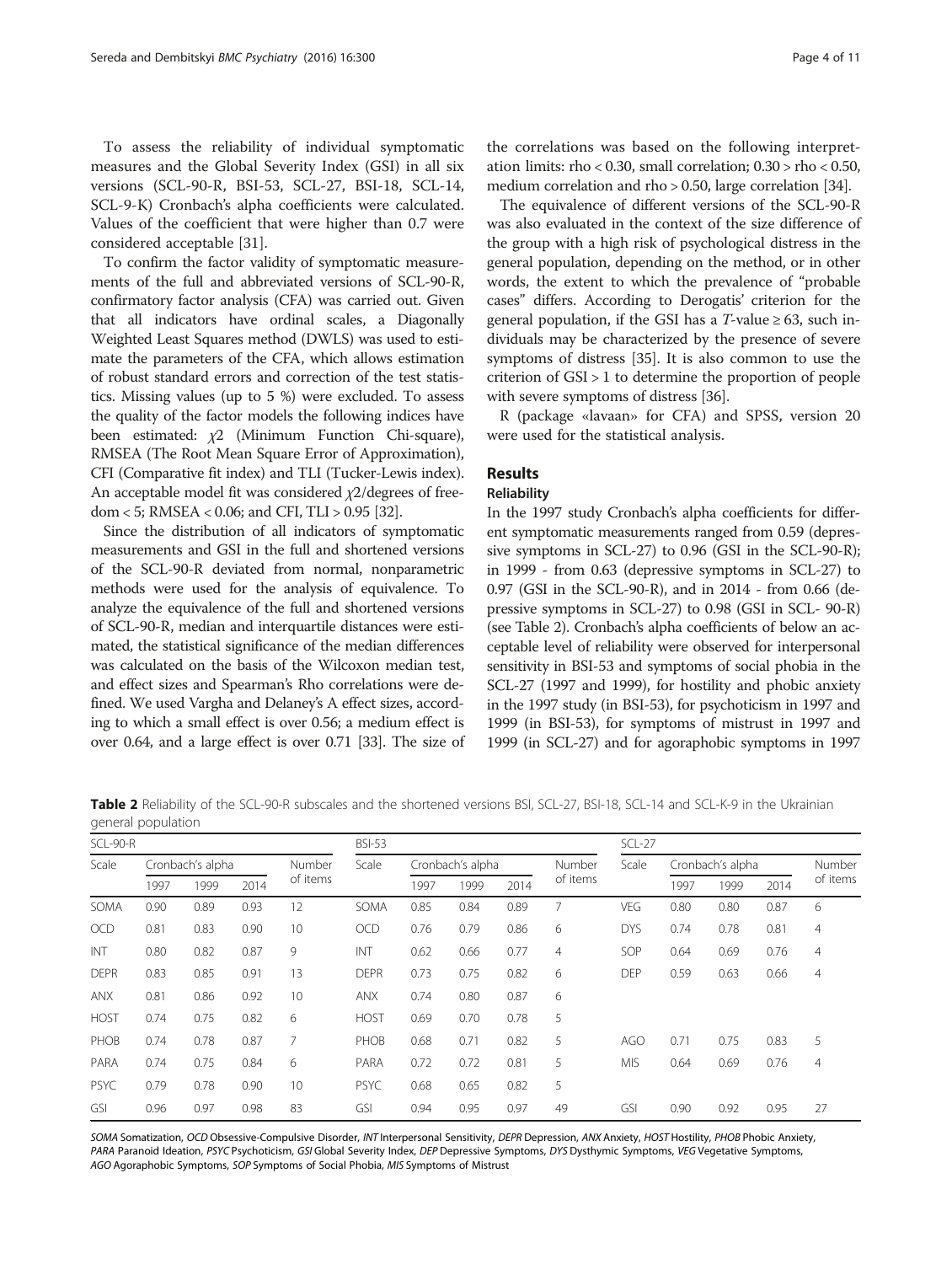| <b>BSI-18</b>             |                  |              |              |          | $SCL-14$   |      |                  |      |                | SCL-K-9 |                  |        |      |          |  |  |  |
|---------------------------|------------------|--------------|--------------|----------|------------|------|------------------|------|----------------|---------|------------------|--------|------|----------|--|--|--|
| Scale                     | Cronbach's alpha |              |              | Number   | Scale      |      | Cronbach's alpha |      | Number         | Scale   | Cronbach's alpha | Number |      |          |  |  |  |
|                           | 1997             | 1999         | 2014         | of items |            | 1997 | 1999             | 2014 | of items       |         | 1997             | 1999   | 2014 | of items |  |  |  |
| SOMA                      | 0.84             | 0.84         | 0.89         | 6        | <b>VEG</b> | 0.85 | 0.84             | 0.88 | $\overline{4}$ |         |                  |        |      |          |  |  |  |
| <b>DEPR</b><br><b>ANX</b> | 0.73<br>0.73     | 0.75<br>0.79 | 0.82<br>0.86 | 6<br>6   | <b>DEP</b> | 0.72 | 0.73             | 0.86 | 6              |         |                  |        |      |          |  |  |  |
|                           |                  |              |              |          | AGO        | 0.64 | 0.68             | 0.81 | $\overline{4}$ |         |                  |        |      |          |  |  |  |
| GSI                       | 0.88             | 0.90         | 0.94         | 18       | GSI        | 0.84 | 0.85             | 0.92 | 14             | GSI     | 0.81             | 0.85   | 0.89 | 9        |  |  |  |

Table 2 Reliability of the SCL-90-R subscales and the shortened versions BSI, SCL-27, BSI-18, SCL-14 and SCL-K-9 in the Ukrainian general population (Continued)

and 1999 (in SCL-14). However, in the 2014 study, the only symptomatic dimension with an unsatisfactory level of reliability was a depressive symptoms scale in SCL-27.

It should be noted that the GSI in different versions of SCL-90-R ranged from 0.81 to 0.98, indicating good reliability. In general, we can note satisfactory reliability for all versions of the symptomatic checklist.

# Factorial validity

According to the RMSEA criteria < 0.06 and CFI, TLI > 0.95, all models have demonstrated satisfactory validity: the results of confirmatory factor analysis generally support the internal structure of symptomatic measures in the SCL-90-R (nine factors), BSI-53 (nine factors), SCL-27 (six factors), BSI-18 (three factors), SCL-14 (three factors) and SCL-90-R (a single factor) (Table 3). A comparison of models fit lower RMSEA and higher CFI and TLI in 2014 compared to the 1997 and 1999 studies. A three-factor model SCL-14 and ten-factor model BSI-53 in the 2014 study are characterized by the lowest  $\chi$ 2/DF ratios and the highest CFI and TLI values compared to other models; i.e. these versions of the symptomatic questionnaire demonstrate the best factorial validity.

In the 1997 study, the model fit of SCL-14 according to the  $\chi$ 2/DF ratio criterion was outside the acceptable limit  $(\chi2/DF = 5.6)$ . According to this criterion, poor model fit was also recorded in 1997 and 1999 with respect to SCL-90-R  $(y2/DF = 6.5$  in 1997;  $y2 / DF = 5.5$  in 1999), and with respect to SCL-27 ( $\chi$ 2 / DF = 5,6 in 1997). Satisfactory model fit based on all criteria  $(\chi2/DF < 5;$  RMSEA  $< 0.06$ and CFI,  $TLI > 0.95$ ) and during all three time periods characterizes BSI-53, BSI-18, and SCL-K-9.

Analysis of factor loadings on certain indicators of latent factors – symptomatic measures confirms satisfactory internal consistency (see Additional files [1](#page-9-0), [2, 3](#page-9-0), [4, 5](#page-9-0) and [6](#page-9-0) for details). The values of factor loadings in both the shortened and the full version of SCL-90-R exceeded 0.50, except for the indicator "nervousness" in the depression subscale in the SCL-90-R (1997 and

Table 3 Factor validity of SCL-90-R, BSI-53, SCL-27, BSI-18, SCL-14 and SCL-9-K in the Ukrainian general population: confirmatory factor analysis fit

| Fit              | $SCI - 90-R$ |       |       | <b>BSI-53</b> |             |       | $SCI - 27$                          |       |       | <b>BSI-18</b> |       |       | $SCI - 14$ |       |       | SCL-K-9 |       |       |
|------------------|--------------|-------|-------|---------------|-------------|-------|-------------------------------------|-------|-------|---------------|-------|-------|------------|-------|-------|---------|-------|-------|
|                  | 1997         | 1999  | 2014  | 1997          | 1999        | 2014  | 1997                                | 1999  | 2014  | 1997          | 1999  | 2014  | 1997       | 1999  | 2014  | 1997    | 1999  | 2014  |
| $x2$ (DWLS)      | 25299        | 21196 | 15672 | 6323          | 6117        | 4714  | 1844                                | 1258  | 1243  | 575           | 530   | 543   | 415        | 279   | 183   | 111     | 118   | -121  |
| DF.              | 3870         | 3870  | 3870  | 1280          | 1280        | 1280  | 309                                 | 309   | 309   | 132           | 132   | 132   | 74         | 74    | 74    | 27      |       | - 27  |
| x2 / DF          | 6.5          | 55    | 4.0   | 4.9           | 4.8         | 3.7   | 6.0                                 | 4.1   | 4.0   | 4.4           | 4.0   | 4.1   | 5.6        | 3.8   | 2.5   | 4.1     | 4.4   | 4.5   |
| $p$ -value       | 0.000        | 0.000 | 0.000 | 0.000         | 0.000       | 0.000 | 0.000                               | 0.000 | 0.000 | 0.000         | 0.000 | 0.000 | 0.000      | 0.000 | 0.000 | 0.000   | 0.000 | 0.000 |
| RMSEA $(< 0.06)$ | 0.057        | 0.052 | 0.042 |               | 0.048 0.047 |       | 0.038 0.053 0.042 0.040 0.044 0.041 |       |       |               |       | 0.040 | 0.051      | 0.040 | 0.027 | 0.042   | 0.044 | 0.042 |
| CFI ( > 0.95)    | 0967         | 0.979 | O 995 | O 980         | 0.984       | 0.996 | 0.977                               | 0.989 | 0.996 | 0.991         | 0.993 | 0.997 | 0.988      | 0.993 | O 999 | 0.993   | 0.995 | በ 997 |
| TLI $(> 0.95)$   | 0.966        | 0.978 | 0995  | 0.979         | 0.983       | 0.996 | 0.974                               | 0.987 | 0.996 | 0.990         | 0.992 | 0.997 | 0.985      | 0.991 | 0.998 | O 991   | 0.993 | 0.997 |

 $x^2$  (DWLS) = Minimum Function Chi-square for Diagonally Weighted Least Squares

DF degrees of freedom, RMSEA Root Mean Square Error of Approximation, CFI Comparative fit index, TLI Tucker-Lewis index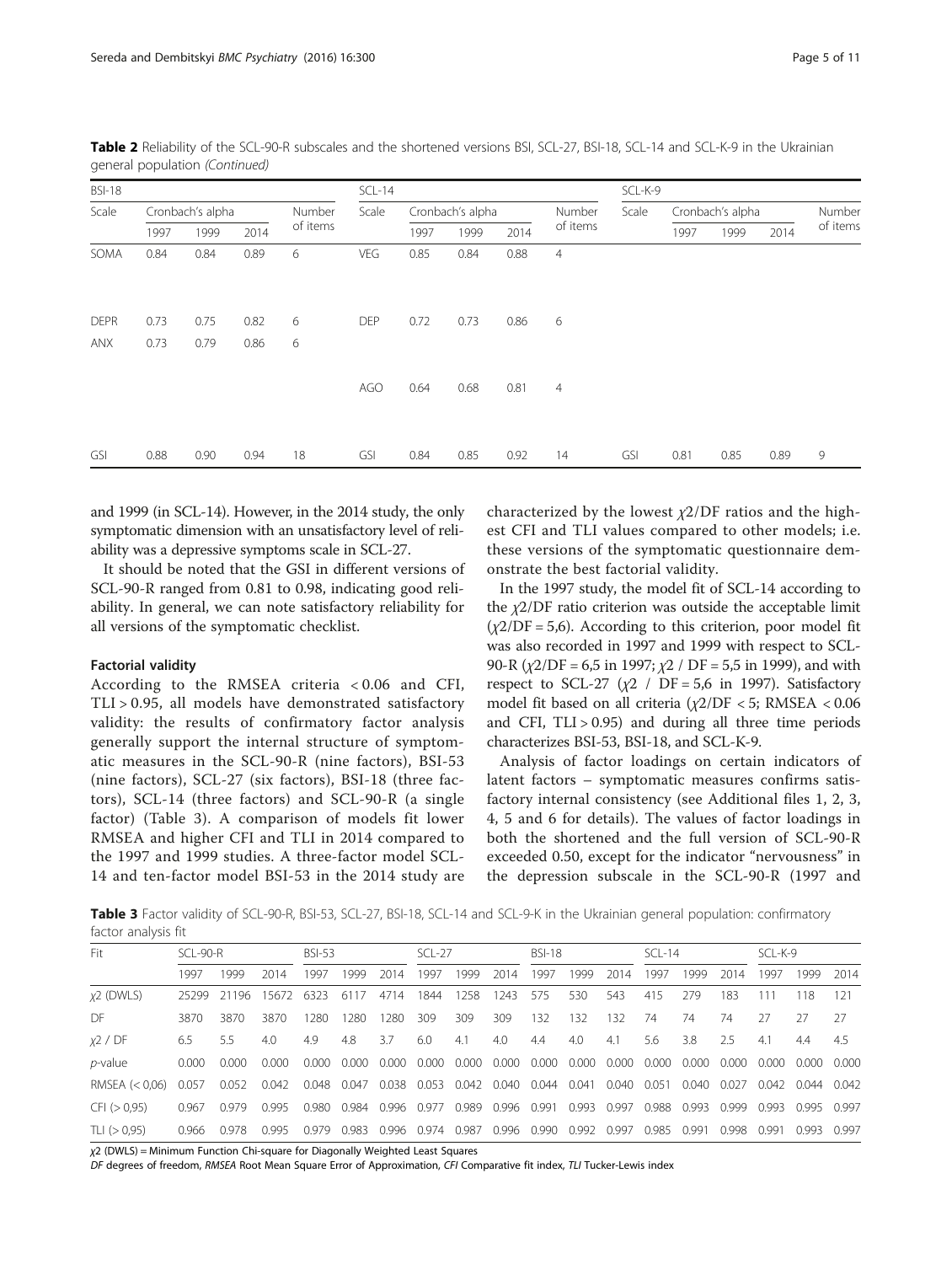1999 studies). All factor loadings were statistically significant at the 1 % level. There were strong correlations among all latent factors (see Additional files [7](#page-9-0), [8, 9, 10](#page-9-0) and [11](#page-9-0) for details). For example, in the 2014 factor model of SCL-90-R the minimum and maximum correlation of certain symptomatic dimensions is 0.74 (somatization and hostility) and 0.99 (interpersonal sensitivity and paranoid tendencies); in BSI-53 - 0.78 (somatization and hostility, somatization and paranoid tendencies) and 0.99 (interpersonal sensitivity and phobic anxiety); in the SCL-27 - 0.78 (autonomic dysfunction and suspicion) and 0.98 (agoraphobia and social phobia); in BSI-18 - 0.86 (somatization and depression) and 0.98 (depression and anxiety); in the SCL-14 - 0.71 (autonomic disorder and agoraphobia) and 0.87 (agoraphobia and depression).

# Equivalence of the full and shortened versions of the SCL-90-R

Correlations between the full and shortened versions of the SCL-90-R are expectedly very high. Spearman's Rho correlation coefficients vary in the range of 0.7-0.9 (Table [4](#page-6-0)). However, if we look at the difference in median values between similar components of SCL-90-R on the one hand, and BSI-53, SCL-27, BSI-18, SCL-14 and SCL-9-K on the other, it appears that in almost all cases, the difference in medians is statistically significant at the 5 % level. Equivalence of medians between full and shortened versions of the questionnaire in all three analyzed studies is observed only for the somatization subscale in the BSI-18. It is noticeable that similar subscales in different versions differ not so much in a measure of central tendency, but in variance. Such differences cause statistically significant differences in small effect sizes. Analysis of the size effects (the so-called "scientific significance") shows that in all three studies the difference between symptomatic measures of SCL-90-R and BSI-53 is not significant (Vargha and Delaney's  $A \le 0.56$ ). When comparing SCL-90-R and SCL-27, there is a small effect size for somatization and interpersonal sensitivity  $(0.56 < k \le 0.64$ , in 1997, 1999 and 2014), whereas effect sizes on other symptomatic dimensions are insignificant. With regard to the comparison of SCL-90-R and such shortened versions as BSI-18, SCL-14, and SCL-9-R, in all three studies minor effect sizes were found, which indicates good equivalence.

When comparing full and shortened versions in the context of probable case prevalence according to Derogatis' criterion (*T*-value for  $GSI \ge 63$ ), in 1997 and 1999 only SCL-9-K shows prevalence estimates that go beyond the 95 % confidence interval for the severe symptoms prevalence calculated by SCL-90-R (Fig. [1](#page-8-0)). In 2014, the variance of prevalence estimates in different versions of SCL-90-R is minimal.

According to the criterion of GSI > 1, the variance is greater: in 1997, 1999 and 2014 proportions of the population with severe symptoms based on BSI-18 and SCL-K-9 were significantly higher at the 5 % level than those based on SCL-90-R. In 1997, significantly higher proportions than in the full version of the SCL-90-R were also observed for SCL-14.

# Temporal stability

If we consider reliability and validity of the five versions in terms of dynamics, there is acceptable consistency of scales and model fit of latent constructs in all three studies (1997, 1999, 2014). Unfortunately, the secondary analysis does not allow us to estimate sensitivity to changes, as analyzed datasets of different years were not drawn from a single cohort.

# **Discussion**

Overall, our analysis supported the reliability and the original factor structure of the Ukrainian version of SCL-90-R and its five shortened versions, as well as the acceptable equivalency of selected measures.

At the level of GSI analysis it is more profitable economically to use shortened versions, particularly SCL-K-9, which consists of nine points, and in whose favor are good reliability indicators, factor validity indicators and small effect sizes. For the analysis at the level of certain symptomatic dimensions, BSI-53 offers greater opportunities, where there are fewer questions than in the SCL-90-R, but there is the same 9-dimensional structure, satisfactory reliability and factorial validity. However, the 53-symptom questionnaire is quite cumbersome for annual monitoring surveys of the general population. According to the results of this paper, the best solution would be to use BSI-18, where the factorial structure of the three symptomatic measures is confirmed, satisfactory factor model fit is observed in all three studies (1997, 1999, and 2014), and there is a good internal consistency of the subscales.

In SCL-27, the problematic aspect for Ukraine is the lack of satisfactory reliability of the depression scale. However, lower reliability indicators in certain symptomatic measurements may result from sensitivity of the Cronbach's alpha criterion to the number of indicators within one symptomatic state [[6, 37\]](#page-10-0). The scale of depressive symptoms in the SCL-27 is calculated on the basis of a small number of indicators (four symptoms).

In the previous studies the lack of factor structure confirmation was a key target of criticism; in our opinion, such results could arise not so much because of the peculiarities of the country or of the analyzed groups, but because of the limitations in the sample size and the use of irrelevant methods, such as not accounting for ordinal scales of indicators in the SCL-90-R [\[23](#page-10-0), [26](#page-10-0)–[28](#page-10-0)]. Ukrainian study revealed that confirmatory factor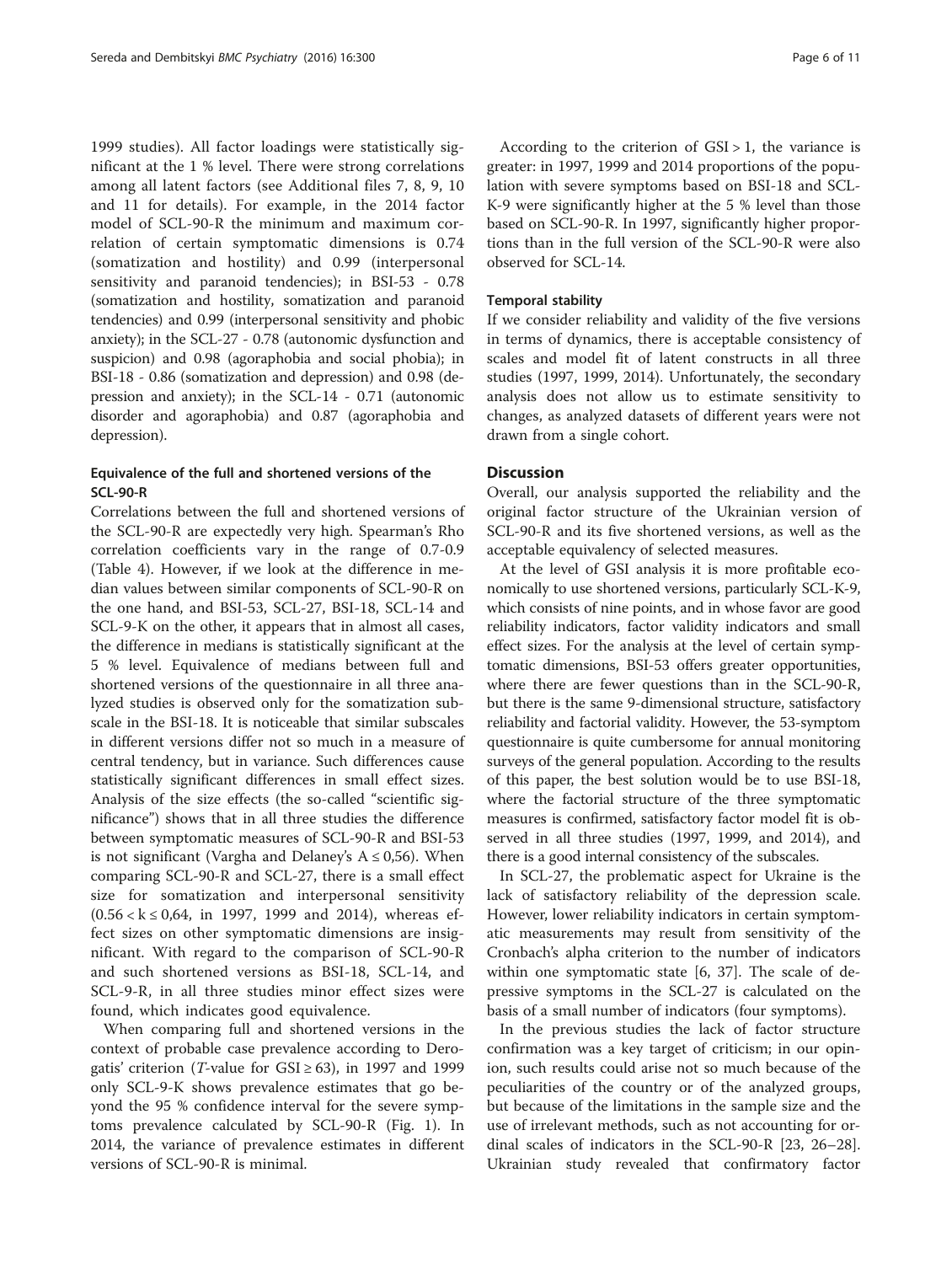| $\overline{\phantom{a}}$<br>1997 |          |                   |                     |                   |                   |                         |                     |                   | 1999        |          |                   |                                          |               |                   |                         |        |      | 2014               |               |               |                          |                   |               |                      |              |      |
|----------------------------------|----------|-------------------|---------------------|-------------------|-------------------|-------------------------|---------------------|-------------------|-------------|----------|-------------------|------------------------------------------|---------------|-------------------|-------------------------|--------|------|--------------------|---------------|---------------|--------------------------|-------------------|---------------|----------------------|--------------|------|
|                                  | SCL-90-R |                   |                     | <b>BSI-53</b>     |                   |                         |                     |                   |             | SCL-90-R |                   |                                          | <b>BSI-53</b> |                   |                         |        |      |                    | SCL-90-R      |               |                          | <b>BSI-53</b>     |               |                      |              |      |
| Scale                            | M        | IQR               | Scale               | M                 | <b>IQR</b>        | W<br>$(p$ -value)       | ES (VD.A) Rho Scale |                   |             | M        | <b>IQR</b>        | Scale                                    | M             |                   | IQR $W(p$ -value) ES    | (VD.A) |      | Rho Scale          | M             | IQR           | Scale                    | M                 | <b>IQR</b>    | W<br>$(p$ -value)    | ES<br>(VD.A) | Rho  |
| SOMA                             | 0.67     |                   | 0.92 SOMA 0.57 1.00 |                   |                   | 0.008                   | 0.56                |                   |             |          |                   | 0.95 SOMA 0.67 0.92 SOMA 0.57 1.00 0.013 |               |                   |                         | 0.55   | 0.95 |                    |               |               | SOMA 0.58 1.00 SOMA 0.43 |                   | 1.00          | 0.002                | 0.56         | 0.95 |
| <b>OCD</b>                       | 0.40     | 0.60              | <b>OCD</b>          |                   | 0.33 0.83         | < 0.001                 | 0.51                | 0.93              | <b>OCD</b>  | 0.40     | 0.70              | <b>OCD</b>                               |               | $0.33$ 0.67       | < 0.001                 | 0.52   | 0.93 | <b>OCD</b>         | 0.40          |               | 0.80 OCD                 |                   | 0.33 1.00     | < 0.001              | 0.50         | 0.95 |
| INT                              |          | 0.44 0.67 INT     |                     |                   |                   | 0.25 0.75 0.729         | 0.54                | 0.89 INT          |             |          | $0.44$ 0.67       | INT                                      |               |                   | 0.25 0.75 0.380         | 0.54   | 0.90 | INT                |               | 0.33 0.67 INT |                          |                   | $0.25$ 0.75   | < 0.001              | 0.53         | 0.91 |
| <b>DEPR</b>                      |          |                   | 0.38 0.62 DEPR      |                   | $0.33 \quad 0.67$ | < 0.001                 | 0.51                | 0.90              | <b>DEPR</b> | 0.46     | 0.69              | <b>DEPR</b>                              |               |                   | $0.50$ $0.67$ <0.001    | 0.50   | 0.91 | <b>DEPR</b>        |               |               | 0.38 0.77 DEPR           |                   | $0.33$ $0.83$ | < 0.001              | 0.51         | 0.93 |
| <b>ANX</b>                       |          | 0.40 0.60 ANX     |                     |                   | $0.33$ 0.67       | < 0.001                 | 0.51                | 0.93              | ANX         |          | $0.40 \quad 0.60$ | anx                                      |               | $0.33 \quad 0.50$ | < 0.001                 | 0.49   | 0.94 | ANX                |               | 0.30 0.70 ANX |                          |                   | 0.33 0.67     | < 0.001              | 0.50         | 0.95 |
| <b>HOST</b>                      |          | $0.33$ 0.50       | <b>HOST</b>         | 0.40              | 0.60              | < 0.001                 | 0.47                | 0.98              | <b>HOST</b> |          | $0.33 \quad 0.50$ | HOST                                     |               | $0.40$ 0.60       | < 0.001                 | 0.47   | 0.99 | <b>HOST</b>        | 0.33          |               | 0.67 HOST                | 0.40              | 0.80          | < 0.001              | 0.47         | 0.99 |
| PHOB                             |          | $0.14$ 0.29       | PHOB                | 0.00 <sub>1</sub> | 0.40              | 0.034                   | 0.50                | 0.94              | PHOB        |          | $0.14$ 0.29       | PHOB                                     |               | $0.00 \quad 0.40$ | < 0.001                 | 0.49   | 0.97 | PHOB               | 0.00          |               | 0.43 PHOB                | 0.00 <sub>1</sub> | 0.40          | < 0.001              | 0.50         | 0.97 |
| PARA                             |          |                   | 0.50 0.67 PARA      |                   | $0.40\quad 0.80$  | 0.001                   | 0.47                | 0.99              | PARA        |          | $0.50 \quad 0.67$ | PARA                                     |               | 0.40 0.60         | 0.022                   | 0.48   | 0.99 | PARA               |               |               | 0.33 0.83 PARA           |                   | $0.40$ 1.00   | < 0.001              | 0.48         | 0.99 |
| <b>PSYC</b>                      |          | $0.10 \quad 0.40$ | <b>PSYC</b>         | 0.00              | 0.40              | < 0.001                 | 0.51                | 0.91              | <b>PSYC</b> | 0.10     | 0.40              | <b>PSYC</b>                              |               | $0.20 \quad 0.40$ | < 0.001                 | 0.50   | 0.92 | <b>PSYC</b>        | 0.10          |               | 0.44 PSYC                | 0.00              | 0.40          | < 0.001              | 0.50         | 0.94 |
| ADD                              |          | 0.43 0.57 ADD     |                     |                   |                   | 0.38 0.75 0.221         | 0.51                | 0.91              | <b>ADD</b>  |          | 0.29 0.57 ADD     |                                          |               | $0.25$ 0.75       | < 0.001                 | 0.51   | 0.92 | ADD                |               |               | 0.43 0.71 ADD            |                   |               | 0.25 0.75 0.088      | 0.52         | 0.92 |
| GSI                              |          | 0.41 0.53 GSI     |                     |                   |                   | $0.41$ $0.55$ <0.001    | 0.51                | 0.99 GSI          |             |          | 0.42  0.51  GSI   |                                          |               |                   | $0.41$ $0.51$ <0.001    | 0.50   | 0.99 | - GSI              |               | 0.35 0.60 GSI |                          |                   |               | $0.35$ $0.61$ <0.001 | 0.50         | 0.99 |
|                                  |          |                   |                     |                   |                   |                         |                     |                   |             |          |                   |                                          |               |                   |                         |        |      |                    |               |               |                          |                   |               |                      |              |      |
|                                  | SCL-90-R |                   |                     | $SCL-27$          |                   |                         |                     |                   |             | SCL-90-R |                   |                                          | $SCL-27$      |                   |                         |        |      |                    | SCL-90-R      |               |                          | $SCL-27$          |               |                      |              |      |
| SOMA                             |          | 0.67 0.92 VEG     |                     |                   | $0.50$ 1.00       | < 0.001                 | 0.60                |                   | 0.89 SOMA   |          | 0.67 0.92 VEG     |                                          |               |                   | $0.50$ $0.75$ <0.001    | 0.61   | 0.89 | SOMA               | 0.58 1.00 VEG |               |                          |                   |               | 0.25 0.75 0.010      | 0.59         | 0.90 |
| <b>OCD</b>                       |          | 0.40 0.60 DYS     |                     |                   |                   | 0.25 0.75 0.567         | 0.53                |                   | 0.77 OCD    |          | 0.40 0.70 DYS     |                                          |               |                   | $0.50$ $1.00$ < $0.001$ | 0.52   | 0.80 | OCD                |               | 0.40 0.80 DYS |                          |                   |               | $0.50$ $1.00$ <0.001 | 0.50         | 0.86 |
| INT                              |          | 0.44 0.67         | <b>SOP</b>          |                   | $0.50$ 0.83       | < 0.001                 | 0.58                | 0.86              | INT         |          | 0.44 0.67 SOP     |                                          |               | $0.33$ $0.83$     | < 0.001                 | 0.58   | 0.87 | INT                | 0.33          | 0.67          | <b>SOP</b>               |                   |               | 0.33 1.00 0.010      | 0.57         | 0.88 |
| <b>DEPR</b>                      | 0.38     | 0.62              | <b>DEP</b>          | 0.00 <sub>1</sub> | 0.40              | < 0.001                 | 0.50                | 0.81              | <b>DEPR</b> | 0.46     | 0.69              | <b>DEP</b>                               |               | $0.00 \quad 0.40$ | < 0.001                 | 0.50   | 0.83 | <b>DEPR</b>        | 0.38          | 0.77 DEP      |                          | 0.00 <sub>1</sub> |               | 0.60 0.076           | 0.52         | 0.87 |
| PHOB                             |          | 0.14 0.29 AGO     |                     |                   |                   | 0.25 0.75 0.001         | 0.51                |                   | 0.84 PHOB   |          | 0.14 0.29 AGO     |                                          |               | $0.25$ 0.75       | < 0.001                 | 0.50   |      | 0.84 PHOB          |               | 0.00 0.43 AGO |                          | 0.25              | 0.75          | < 0.001              | 0.48         | 0.85 |
| PARA                             |          | 0.50 0.67 MIS     |                     |                   | $0.50$ 1.00       | < 0.001                 | 0.49                | 0.95              | PARA        |          | 0.50 0.67 MIS     |                                          |               | $0.50$ 1.00       | 0.042                   | 0.49   | 0.94 | PARA               |               | 0.33 0.83 MIS |                          |                   | $0.50$ 1.00   | < 0.001              | 0.49         | 0.96 |
| GSI                              |          | 0.41 0.53 GSI     |                     |                   |                   | $0.41$ $0.56$ < $0.001$ | 0.51                | 0.95 GSI          |             |          | 0.42 0.51 GSI     |                                          |               |                   | $0.41$ $0.56$ <0.001    | 0.51   | 0.96 | <b>GSI</b>         |               | 0.35 0.60 GSI |                          |                   |               | $0.35$ $0.63$ <0.001 | 0.51         | 0.97 |
|                                  | SCL-90-R |                   |                     | <b>BSI 18</b>     |                   |                         |                     |                   |             | SCL-90-R |                   |                                          | <b>BSI 18</b> |                   |                         |        |      |                    | SCL-90-R      |               |                          | <b>BSI 18</b>     |               |                      |              |      |
| <b>SOMA</b>                      |          | 0.67 0.92 SOM     |                     |                   |                   | 0.50 1.00 0.113         | 0.54                | 0.94              | SOMA        |          | 0.67 0.92 SOM     |                                          |               |                   | 0.50 1.00 0.190         | 0.54   | 0.94 | SOMA 0.58 1.00 SOM |               |               |                          |                   |               | 0.33 1.00 0.170      | 0.56         | 0.94 |
| <b>DEPR</b>                      |          | 0.38 0.62 DEP     |                     |                   | $0.33$ 0.67       | < 0.001                 | 0.51                | 0.90 <sub>1</sub> | <b>DEPR</b> |          | 0.46 0.69         | DEP                                      |               | $0.50$ 0.67       | < 0.001                 | 0.50   | 0.91 | <b>DFPR</b>        |               | 0.38 0.77 DEP |                          |                   | $0.33$ $0.83$ | < 0.001              | 0.51         | 0.93 |
| anx                              |          | 0.40 0.60 ANX     |                     |                   | $0.33 \quad 0.50$ | < 0.001                 | 0.51                | 0.93              | ANX         |          | $0.40 \quad 0.60$ | anx                                      |               | $0.33 \quad 0.50$ | < 0.001                 | 0.50   | 0.94 | ANX                |               | 0.30 0.70 ANX |                          |                   | 0.33 0.67     | < 0.001              | 0.50         | 0.95 |
| GSI                              |          | $0.41$ 0.53       | - GSI               |                   | $0.50 \quad 0.67$ | < 0.001                 | 0.46                | 0.92 GSI          |             |          | 0.42 0.51 GSI     |                                          |               | $0.50$ 0.67       | < 0.001                 | 0.49   | 0.93 | - GSI              | 0.35          | 0.60 GSI      |                          |                   |               | $0.39$ $0.72$ <0.001 | 0.48         | 0.94 |

<span id="page-6-0"></span>

| Table 4 Medians (M) and interquartile ranges (IQR) of the SCL-90-R and the shortened versions: BSI-53, SCL-27, BSI-18, SCL-14, SCL-K-9 and the results of the Wilcoxon |
|------------------------------------------------------------------------------------------------------------------------------------------------------------------------|
| signed-rank test (W (p-value)), Vargha and Delaney's A effect sizes (ES) and Spearman's correlations (S.Rho) in the general population of Ukraine                      |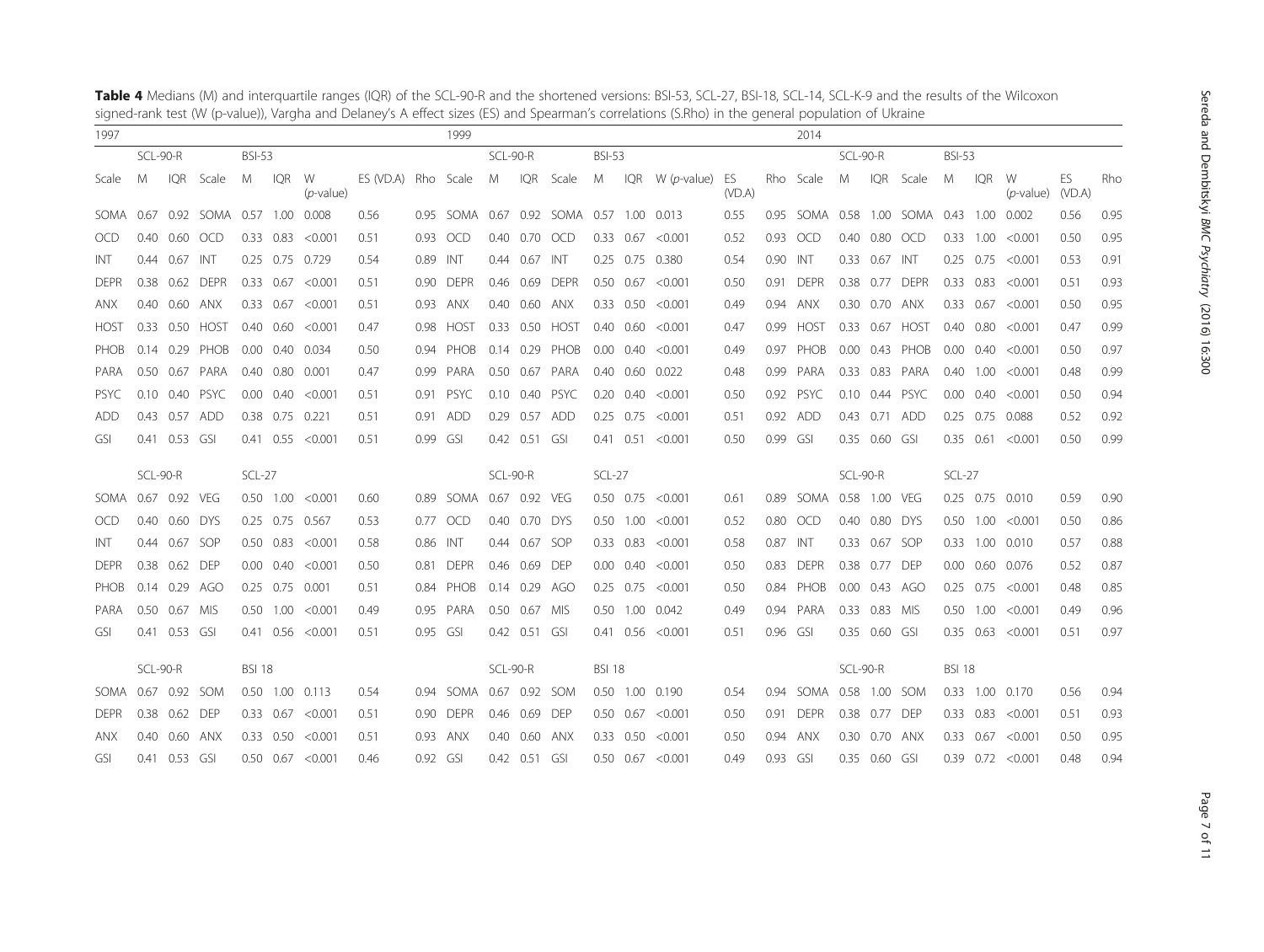| <b>Table 4</b> Medians (M) and interguartile ranges (IQR) of the SCL-90-R and the shortened versions: BSI-53, SCL-27, BSI-18, SCL-14, SCL-K-9 and the results of the Wilcoxon |  |
|-------------------------------------------------------------------------------------------------------------------------------------------------------------------------------|--|
| signed-rank test (W (p-value)), Vargha and Delaney's A effect sizes (ES) and Spearman's correlations (S.Rho) in the general population of Ukraine (Continued)                 |  |

|             | SCL-90-R              | SCL-14                                           | SCL-90-R             | $SCL-14$                                                          | SCL-90-R              | $SCL-14$                                       |
|-------------|-----------------------|--------------------------------------------------|----------------------|-------------------------------------------------------------------|-----------------------|------------------------------------------------|
| SOMA 0.67   | 0.92 SOM              | soma<br>$0.75$ 1.25<br>< 0.001<br>0.52<br>0.89   | 0.67 0.92 SOM        | < 0.001<br>0.51<br>0.90 <sub>1</sub><br>SOMA 0.58<br>0.75<br>1.00 | <b>SOM</b><br>1.00    | 1.25<br>0.50<br>0.53<br>0.91<br>< 0.001        |
| <b>DEPR</b> | 0.38  0.62  DEP       | 0.50 0.67<br>< 0.001<br>0.48<br>0.88 DFPR        | 0.46 0.69 DEP        | 0.47<br>0.90 <sub>1</sub><br>0.50 0.83<br>< 0.001<br><b>DEPR</b>  | 0.38<br>0.77 DEP      | 0.33<br>0.91<br>0.83<br>0.49<br>< 0.001        |
|             | PHOB 0.14 0.29 PHO    | 0.00 0.25<br>< 0.001<br>0.57<br>0.81 PHOB        | 0.14 0.29<br>PHO     | 0.57<br>0.00 0.25<br>< 0.001<br>0.83 PHOB                         | 0.00 0.43 PHO         | $0.00 \quad 0.25 \quad <0.001$<br>0.88<br>0.54 |
| GSL.        | 0.53 GSI<br>0.41      | 0.64<br>< 0.001<br>0.43<br>0.49<br>0.90<br>- GSI | 0.42 0.51<br>- GSI   | 0.90<br>< 0.001<br>0.47<br>0.50 0.64<br>- GSI                     | 0.35<br>0.60<br>- GSI | 0.36 0.64<br>0.93<br>0.51<br>< 0.001           |
|             |                       |                                                  |                      |                                                                   |                       |                                                |
|             | SCL-90-R              | SCL-K-9                                          | SCL-90-R             | SCL-K-9                                                           | SCL-90-R              | SCL-K-9                                        |
| GSL.        | 0.53<br>0.41<br>- GSI | 0.56 0.89<br>0.43<br>0.91<br>< 0.001<br>GSI      | 0.42<br>0.51<br>GSI. | 0.91<br>< 0.001<br>0.56 0.78<br>0.41<br>-GSI                      | 0.35<br>0.60<br>GSI.  | 0.91<br>< 0.001<br>0.45<br>0.50<br>0.78        |

SOMA Somatization, OCD Obsessive-Compulsive Disorder, INT Interpersonal Sensitivity, DEPR Depression, ANX Anxiety, HOST Hostility, PHOB Phobic Anxiety, PARA Paranoid Ideation, PSYC Psychoticism, GSI Global Severity Index, DEP Depressive Symptoms, DYS Dysthymic Symptoms, VEG Vegetative Symptoms, AGO Agoraphobic Symptoms, SOP Symptoms of Social Phobia, MIS Symptoms of Mistrust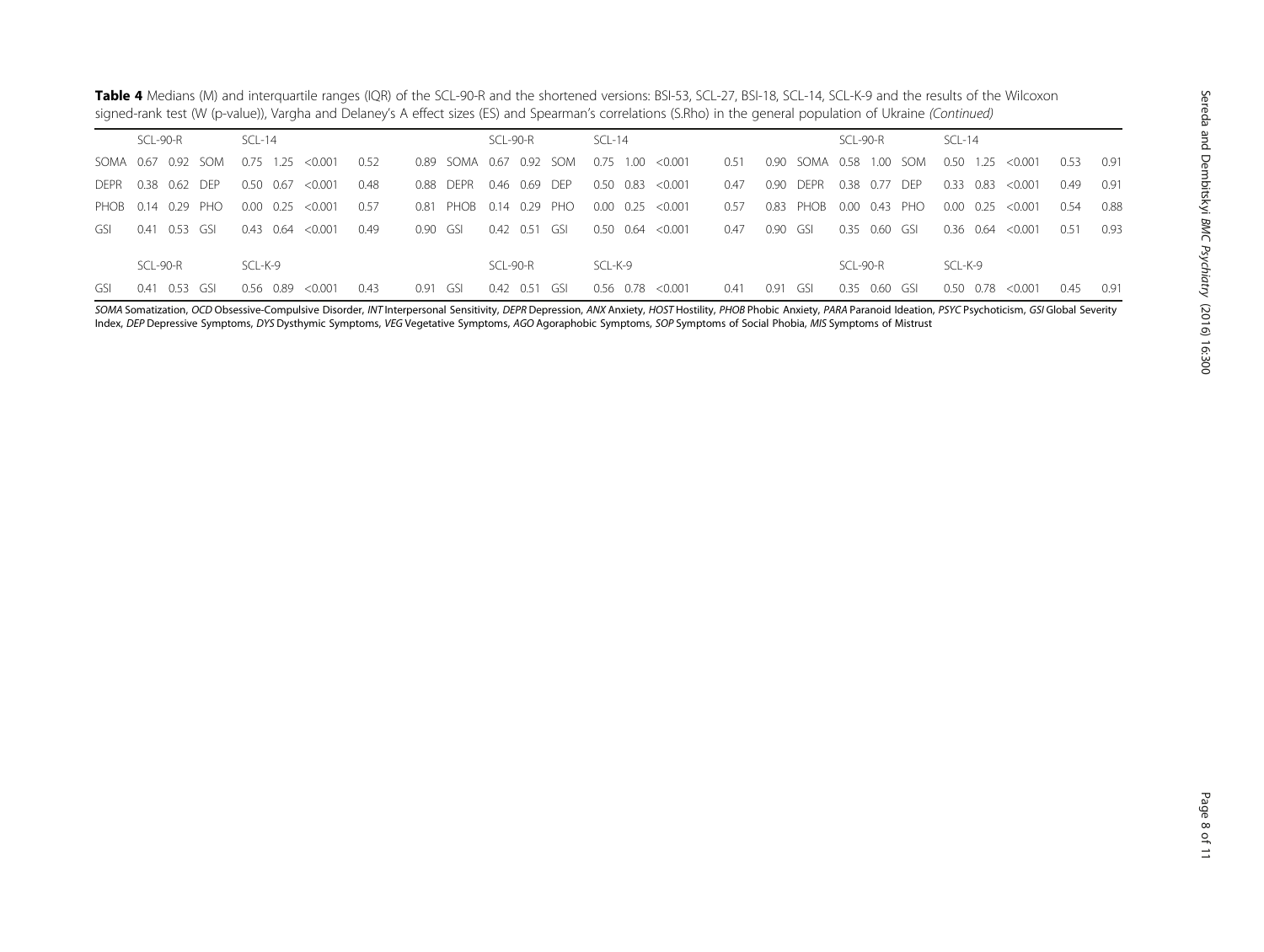<span id="page-8-0"></span>

analysis on 2014 data has confirmed the structure of symptomatic scales in both full and shortened versions of the SCL-90-R. However, in the 1997 and 1999 studies, which had a smaller sample size than the 2014 study, a number of models (SCL-90-R, SCL-27, and SCL-14) have shown unsatisfactory fit according to the χ-square criterion, although on other fit indices (RMSEA, CFI, TLI) satisfactory results have been obtained.

Analysis of the equivalence of shortened and full versions of the SCL-90-R has shown the presence of small effect sizes, which is consistent with the results of validation in other countries [\[11, 22\]](#page-10-0). On the other hand, analysis of probable cases prevalence by different criteria  $(T-score > 63$  or  $GSI > 1)$  indicates that SCL-K-9 shows higher prevalence of severe symptoms. However, the analysis of equivalence of the shortened versions and SCL-90-R for assessing the prevalence of distress requires further investigation, in particular clarification of the criteria for threshold values of probable cases in Ukraine as well as in certain population groups.

Despite a generally positive assessment of the validation of SCL-90-R as well as its shortened versions in Ukraine, a number of limitations should be noted. Firstly, SCL-90-R wasn't the main objective of the study in any of the three analyzed surveys. The symptomatic checklist was located at the end of the monitoring questionnaire, which included a wide range of issues. This could affect the completion of the questionnaire due to fatigue of the respondents. Secondly, the 1997/1999 and 2014 studies, although they are similar in design (all

three are cross-sectional and representative of the population, and used the same method of data collection), they have differences in a number of procedural aspects: sample building, a set of cluster profiles, period of field stage, and being carried out by different organizations for different objectives. Thirdly, all the periods when SCL-90-R was used in Ukraine among the general population, were characterized as periods of severe social crisis. 1997 and 1999 were characterized by significant economic difficulties, and 2014 – by the political crisis and military conflict in the east of the country, which involved a number of challenges for the whole country. There is a lack of a comparable assessment conducted during a relatively prosperous period (for example, in the 2000s before the financial crisis) that would allow for evaluation of the sensitivity of the questionnaire to such changes. Fourthly, convergent and discriminant validity of the full and shortened versions in Ukraine remain questionable as none of the appropriate alternative screening tools were used simulteniously with the SCL-90-R.

Among the strengths of our study is the fact that the results can be generalized to the entire population of Ukraine. The presence of three waves of the study at different times allowed us to check the temporal stability of the factor structure and reliability of the tool during different stages of social and economic development of the country. Another strong point of the study is the use of CFA with polychoric correlations, which allowed for improvement of the model fit. A certain advantage of the analysis is the use of non-parametric methods of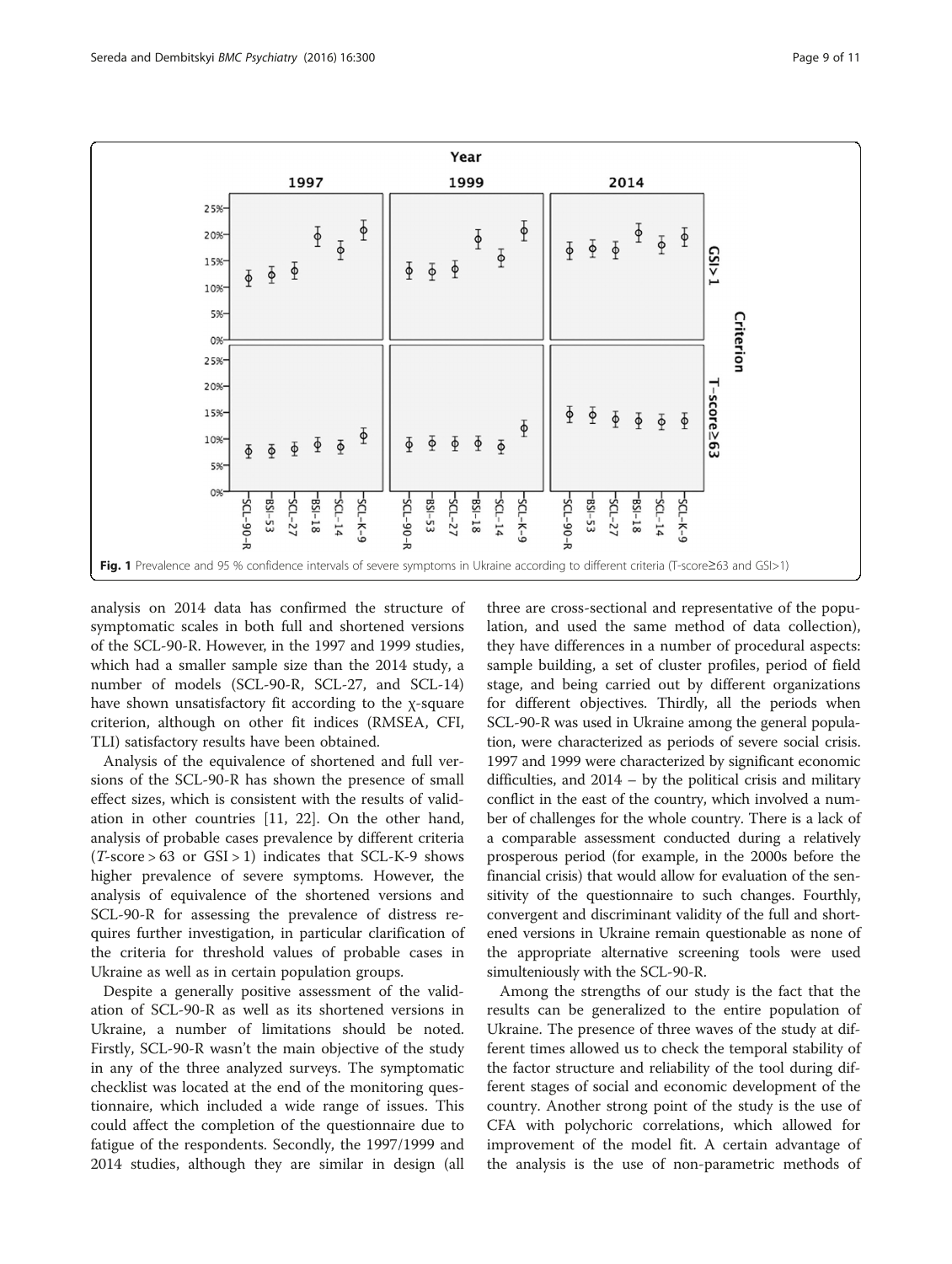<span id="page-9-0"></span>analysis, in particular the description of data through the median and interquartile distance, using Spearman's Rho correlations and Vargha and Delaney's A effect sizes. The traditional approach to the analysis of certain symptomatic dimensions usually includes the calculation of averages, standard deviations, Pearson's correlations and parametric effect sizes. Our study has shown that all symptomatic measurements have distributions which deviate from normal even in large samples, so the use of non-parametric methods for the validation SCL-90-R is more appropriate.

Prospects for further validation of SCL-90-R studies in Ukraine suggest evaluation of the discriminant and convergent validity using alternative questionnaires measuring psychological distress, conducting cohort studies to determine the sensitivity of the questionnaire to social changes and studying the relevant thresholds for determining probable cases of psychological distress as well as its symptomatic dimensions.

# Conclusion

This validation study of the full and shortened versions of the SCL-90-R has shown that SCL-K-9 might be an optimal solution for assessing general distress in national population monitoring studies in Ukraine. If it is necessary to analyze certain symptomatic dimensions of distress, using BSI-18 is recommended.

# Additional files

[Additional file 1:](dx.doi.org/10.1186/s12888-016-1014-3) Confirmatory factor analysis of the SCL-90-R in the Ukrainian general population: factor loadings. Results of confirmatory factor analysis. Factor loadings for nine dimensions of the SCL-90-R in 1997, 1999 and 2014 studies that are representative of the Ukrainian population. (XLSX 12 kb)

[Additional file 2:](dx.doi.org/10.1186/s12888-016-1014-3) Confirmatory factor analysis of the BSI-53 in the Ukrainian general population: factor loadings. Results of confirmatory factor analysis. Factor loadings for nine dimensions of the BSI-53 in 1997, 1999 and 2014 studies that are representative of the Ukrainian population. (XLSX 11 kb)

[Additional file 3:](dx.doi.org/10.1186/s12888-016-1014-3) Confirmatory factor analysis of the SCL-27 in the Ukrainian general population: factor loadings. Results of confirmatory factor analysis. Factor loadings for six dimensions of the SCL-27 in 1997, 1999 and 2014 studies that are representative of the Ukrainian population. (XLSX 10 kb)

[Additional file 4:](dx.doi.org/10.1186/s12888-016-1014-3) Confirmatory factor analysis of the BSI-18 in the Ukrainian general population: factor loadings. Results of confirmatory factor analysis. Factor loadings for three dimensions of the BSI-18 in 1997, 1999 and 2014 studies that are representative of the Ukrainian population. (XLSX 9 kb)

[Additional file 5:](dx.doi.org/10.1186/s12888-016-1014-3) Confirmatory factor analysis of the SCL-14 in the Ukrainian general population: factor loadings. Results of confirmatory factor analysis. Factor loadings for three dimensions of the SCL-14 in 1997, 1999 and 2014 studies that are representative of the Ukrainian population. (XLSX 9 kb)

[Additional file 6:](dx.doi.org/10.1186/s12888-016-1014-3) Confirmatory factor analysis of the SCL-K-9 in the Ukrainian general population: factor loadings. Results of confirmatory factor analysis. Factor loadings for the SCL-K-9 in 1997, 1999 and 2014 studies that are representative of the Ukrainian population. (XLSX 8 kb) [Additional file 7:](dx.doi.org/10.1186/s12888-016-1014-3) Confirmatory factor analysis of the SCL-90-R in the Ukrainian general population: correlations between latent factors. Results of confirmatory factor analysis. Correlations between the latent variables measured by SCL-90-R items in 1997, 1999 and 2014 studies that are representative of the Ukrainian population. (XLSX 10 kb)

[Additional file 8:](dx.doi.org/10.1186/s12888-016-1014-3) Confirmatory factor analysis of the BSI-53 in the Ukrainian general population: correlations between latent factors. Results of confirmatory factor analysis. Correlations between the latent variables measured by BSI-53 items in 1997, 1999 and 2014 studies that are representative of the Ukrainian population. (XLSX 11 kb)

[Additional file 9:](dx.doi.org/10.1186/s12888-016-1014-3) Confirmatory factor analysis of the SCL-27 in the Ukrainian general population: correlations between latent factors. Results of confirmatory factor analysis. Correlations between the latent variables measured by SCL-27 items in 1997, 1999 and 2014 studies that are representative of the Ukrainian population. (XLSX 10 kb)

[Additional file 10:](dx.doi.org/10.1186/s12888-016-1014-3) Confirmatory factor analysis of the BSI-18 in the Ukrainian general population: correlations between latent factors. Results of confirmatory factor analysis. Correlations between the latent variables measured by BSI-18 items in 1997, 1999 and 2014 studies that are representative of the Ukrainian population. (XLSX 9 kb)

[Additional file 11:](dx.doi.org/10.1186/s12888-016-1014-3) Confirmatory factor analysis of the SCL-14 in the Ukrainian general population: correlations between latent factors. Results of confirmatory factor analysis. Correlations between the latent variables measured by SCL-14 items in 1997, 1999 and 2014 studies that are representative of the Ukrainian population. (XLSX 9 kb)

#### Acknowledgements

We would like to thank Prof. Dr. Evgeniy Golovakha, Vice Director of Science of the Institute of Sociology, National Academy of Sciences in Ukraine, for his patient guidance, encouragement and advice. Completing this study would have been all the more difficult were it not for the support provided by Olga Balakireva, the Head of the Department for Monitoring of Social and Economic Transformations, Institute for Economics and Forecasting, National Academy of Sciences in Ukraine. We must express our gratitude to Dr. Evelyn J. Bromet, Distinguished Professor of the Department of Psychiatry and Behavioral Science, State University of New York at Stony Brook, who introduced Symptom Checklist-90 Revised within the framework of the Stony Brook–Kyiv Chernobyl Project, a collaboration between US investigators and independent scientists in Ukraine. This project contributed to the application of SCL-90-R in Ukrainian national surveys. Finally, we would like to thank Dr. Nataliia Panina (deceased) for her work on developing the Ukrainian version of SCL-90-R.

# Funding

We gratefully acknowledge support from the National Institutes of Health [grant number D43 TW000233] funded by the Fogarty International Center and the National Academy of Sciences in Ukraine within the research project "Development and adaptation of data measurement tools for public sociological surveys in the transforming society" [grant number 0114U003415].

# Availability of data and materials

Datasets supporting our results can be found in the Institute of Sociology, National Academy of Sciences in Ukraine (1997 and 1999 studies) and in the Department for Monitoring of Social and Economic Transformations, Institute for Economy and Forecasting, National Academy of Sciences in Ukraine (2014 study). The datasets are in Ukrainian. According to the policy of both institutes, data is not deposited in publicly available repositories. However, it might be available under request.

#### Authors' contributions

YS carried out the validation methodology, performed the statistical analysis, and helped to interpret the data and to draft the manuscript. SD participated in the design of the study and the literature review, analyzed the data and drafted the first version of the manuscript. Both authors read and approved the final manuscript.

#### Competing interests

The authors declare that they have no competing interests.